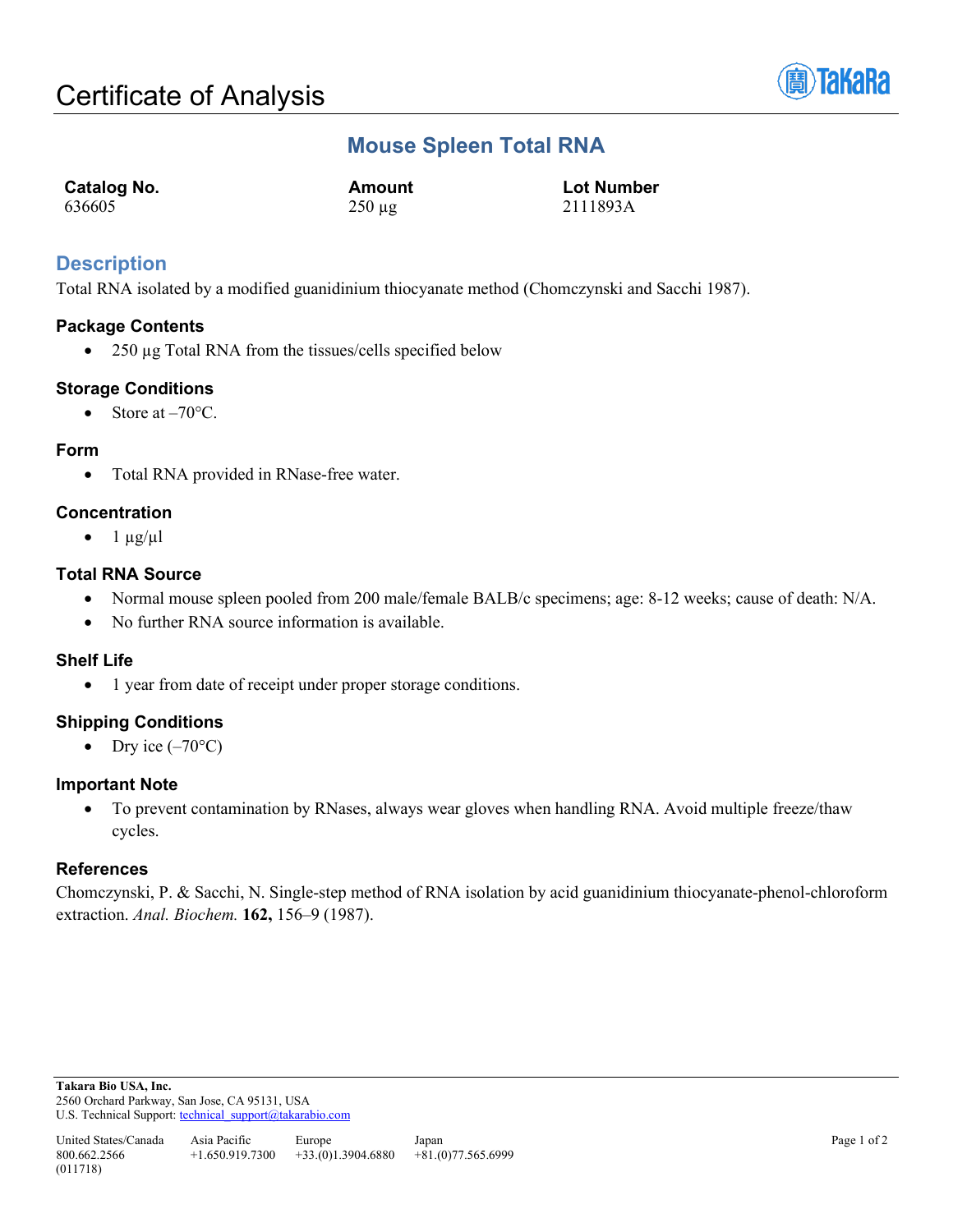# Certificate of Analysis Cat. No. 636605

Mouse Spleen Total RNA

# **Quality Control Data**

This lot of total RNA was analyzed by capillary electrophoresis (CE) using an Agilent 2100 Bioanalyzer. The actual electropherogram trace for this RNA is provided below. RNA concentration and purity were evaluated by UV spectrophotometry.

Both the area ratio of the 28S/18S rRNA peaks, and the proportion (relative percentage) of these two peak areas to the total area under the electropherogram provide reliable quantitative estimates of RNA integrity. For both of these criteria, this sample meets or exceeds our standards for high-quality total RNA.



It is certified that this product meets the above specifications, as reviewed and approved by the Quality Department.